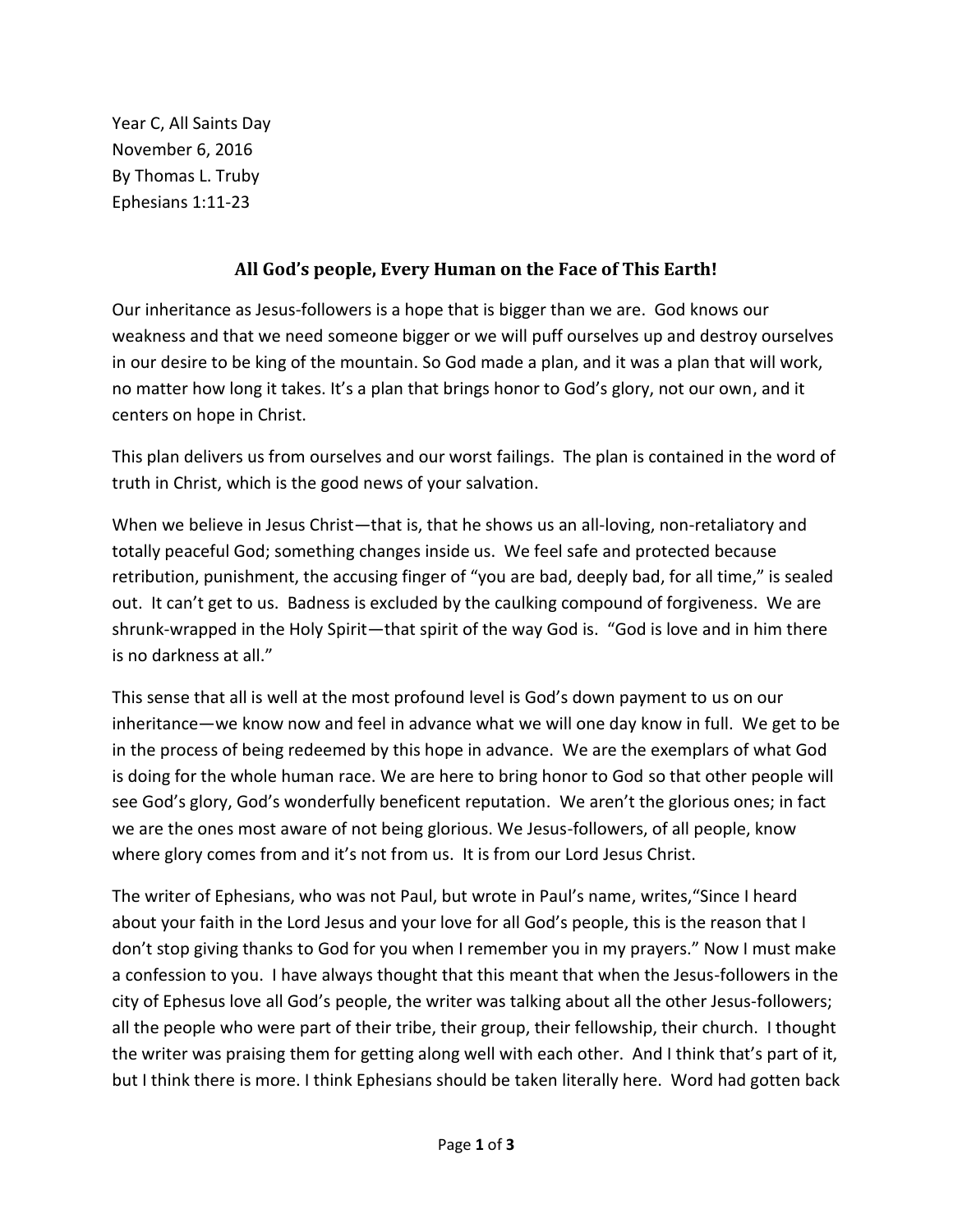about how these Jesus-followers loved all God's people and he meant all God's people on the earth. Not their particular tribe but the entire human species.

My hunch is that this is an expanding awareness, a positive virus that keeps spreading, that constantly includes new categories of people, people we hadn't thought of before or noticed in their particularity. It may even expand beyond our own species and include other creatures and creation itself.

For example, my new awareness includes a deepened understanding of institutional racism as I read, The New Jim Crow: Mass Incarceration in the Age of Colorblindness by Michelle Alexander and Just Mercy: A Story of Justice and Redemption, by Bryan Stevenson. These books opened "the eyes of my heart" and I shed many tears as my soul painfully stretched. This year my awareness of the plight of our Native American brothers and sisters has been deepened by the book, Massacre at Sand Creek: How Methodists Were Involved in an American Tragedy by Gary Roberts. Our adult Sunday School class is studying On this Spirit Walk: The Voices of Native American and Indigenous Peoples by Henrietta Mann and Anita Phillips. This emerging awareness for Native Americans has been enhanced by meeting Sam Robertson, a Native American who is currently at Standing Rock in North Dakota and sending back reports. My world is expanding, my humanity deepening and I find it exhilarating.

Now I understand more deeply the problem of addiction and our cultures addiction to it as revealed in Johann Hari's, Chasing the Scream; The First and Last Days of the War on Drugs. Each of these books significantly expanded my love of all God's people.

This was what the writer to the Ephesians was seeing in the followers of Jesus in Ephesus and he wanted this habit of openness and inquiry to deepen. He writes, "I pray that the God of our Lord Jesus Christ, the Father of glory, will give you a spirit of wisdom and revelation that makes God known to you." The writer doesn't want us to open our minds to all God's people because he thinks we should. He wants us to do it out of a sense of calling from God.

On Thursday night Laura and I went to see a play at the Armory in downtown Portland entitled Hold These Truths. The one-man play gave us eyes to see how our Japanese-American fellow citizens experienced their incarceration during World War Two. Our eyes filled with tears as we felt with them. After it was over we all stood in confession, honor and recognition. We needed to express our appreciation for what our Japanese-American brother had caused us to see.

The writer to the Ephesians goes on, "I pray that the eyes of your heart will have enough light to see what is the hope of God's call." "The eyes of your heart," what a beautiful image! This is the only place in the Bible where it is used. With the writer of Ephesians I pray that God will open the eyes of our heart to see how alike we are as humans and how we all want peace. He wants us to see that we need each other and no one should be left below the radar.